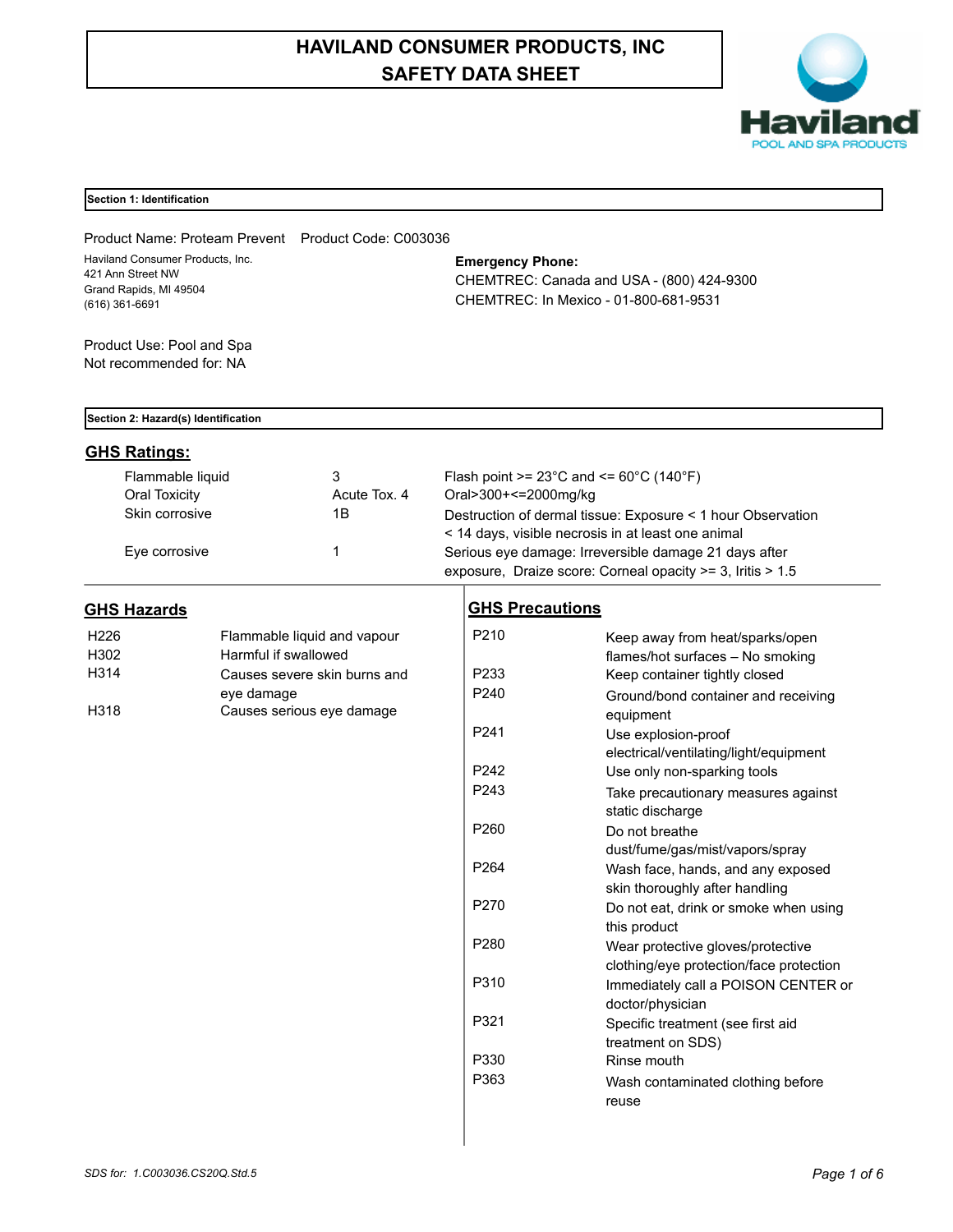| P301+P312        | IF SWALLOWED: Call a POISON<br>CENTER or doctor/physician if you feel<br>unwell                                                          |
|------------------|------------------------------------------------------------------------------------------------------------------------------------------|
| P301+P330+P331   | IF SWALLOWED: Rinse mouth, Do<br>NOT induce vomiting                                                                                     |
| P303+P361+P353   | IF ON SKIN (or hair): Remove/Take off<br>immediately all contaminated clothing.<br>Rinse skin with water/shower                          |
| P304+P340        | IF INHAI FD: Remove victim to fresh air<br>and keep at rest in a position<br>comfortable for breathing                                   |
| P305+P351+P338   | IF IN EYES: Rinse cautiously with<br>water for several minutes. Remove<br>contact lenses if present and easy to<br>do - continue rinsing |
| P370+P378        | In case of fire: Use suitable media for<br>extinction                                                                                    |
| P405             | Store locked up                                                                                                                          |
| P403+P235        | Store in a well ventilated place. Keep<br>cool                                                                                           |
| P <sub>501</sub> | Dispose of contents/container in<br>accordance with<br>local/regional/national/international<br>regulations                              |

**Danger**



| Section 3: Composition/Information on Ingredients                                                       |                                 |                              |                                        |
|---------------------------------------------------------------------------------------------------------|---------------------------------|------------------------------|----------------------------------------|
| Chemical Name / CAS No.                                                                                 | <b>OSHA Exposure Limits</b>     | <b>ACGIH Exposure Limits</b> | Other Exposure Limits                  |
| Quaternary ammonium<br>compounds, benzyl-C12-16-<br>alkyldimethyl, chlorides<br>68424-85-1<br>40 to 50% |                                 |                              |                                        |
| <b>Trade Secret</b><br>1 to 5%                                                                          | 1000 ppm TWA; 1900<br>mg/m3 TWA | 1000 ppm STEL                | NIOSH: 1000 ppm<br>TWA; 1900 mg/m3 TWA |

### **Section 4: First-aid Measures**

#### **Inhalation**

Rescuers should put on appropriate protective gear. Remove from area of exposure. If not breathing, give artificial respiration. If breathing is difficult, give oxygen. Keep victim warm. Get immediate medical attention. To prevent aspiration, keep head below knees.

#### **Eye Contact**

Immediately flush eyes with water. Flush eyes with water for a minimum of 15 minutes, occasionally lifting and lowering upper lids. Get medical attention promptly.

## **Skin Contact**

Remove contaminated clothing. Wash skin with soap and water. Get medical attention. Wash clothing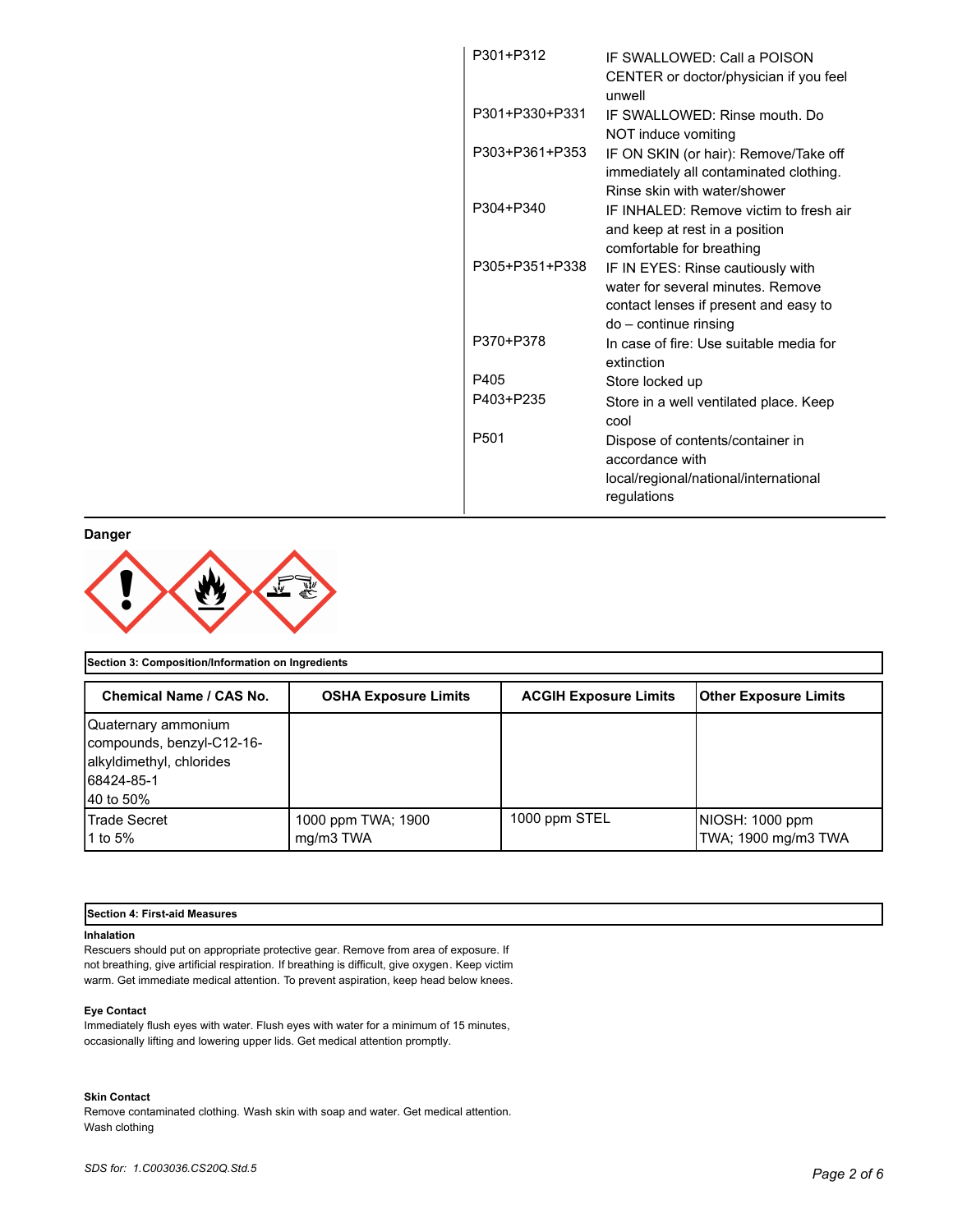#### separately and clean shoes before reuse.

#### **Ingestion**

If swallowed, do NOT induce vomiting. Give victim a glass of water. Call a physician or poison controlcenter immediately. Never give anything by mouth to an unconscious person.

#### **Section 5: Fire-fighting Measures**

#### **Extinguishing Media**

Water spray, foam, carbon dioxide, dry chemical

#### **Specific Hazards Arising from the Chemical**

Can form combustible mixtures at temperatures at or above the flash point. Toxic gases will form upon combustion. Material can accumulate static charges which can cause an incendiary electrical discharge.

**Special Protective Equipment and Precautions for Firefighters** 

**Special Information**: As in any fire, wear self-contained breathing apparatus pressure-demand (MSHA/NIOSH approved or equivalent) and full protective gear.

#### **Section 6: Accidental Release Measures**

#### **Spill and Leak Procedures**

Eliminate all sources of ignition. Prevent entry into waterways, sewers, or confined areas. Absorb or cover with dry earth, sand or other non-combustible material and transfer to appropriate containers. Use clean non-sparking tools to collect absorbed material.

#### **Section 7: Handling and Storage**

**HANDLING:** Use only in a well ventilated area. Avoid breathing vapor, fumes or mist. Avoid contact with eyes, skin, and clothing. Ground and bond containers when transferring material. Always open containers slowly to allow any excess pressure to vent. Follow all SDS/label precautions even after containers are emptied because they may retain product residues.

**Pesticide Storage:** Store in original containers and place in locked storage area inaccessible to children and individuals unfamiliar with its use. Keep from freezing.

| Section 8: Exposure Control/Personal Protection                                            |                                 |                              |                                         |
|--------------------------------------------------------------------------------------------|---------------------------------|------------------------------|-----------------------------------------|
| <b>Chemical Name / CAS No.</b>                                                             | <b>OSHA Exposure Limits</b>     | <b>ACGIH Exposure Limits</b> | <b>Other Exposure Limits</b>            |
| Quaternary ammonium<br>compounds, benzyl-C12-16-<br>alkyldimethyl, chlorides<br>68424-85-1 |                                 |                              |                                         |
| Trade Secret<br>IN/A                                                                       | 1000 ppm TWA; 1900<br>mg/m3 TWA | 1000 ppm STEL                | INIOSH: 1000 ppm TWA;<br>1900 mg/m3 TWA |

**RESPIRATORY PROTECTION:** A respiratory protection program that meets OSHA 1910.134 and ANSI Z88.2 requirements must be followed whenever workplace conditions warrant the use of a respirator.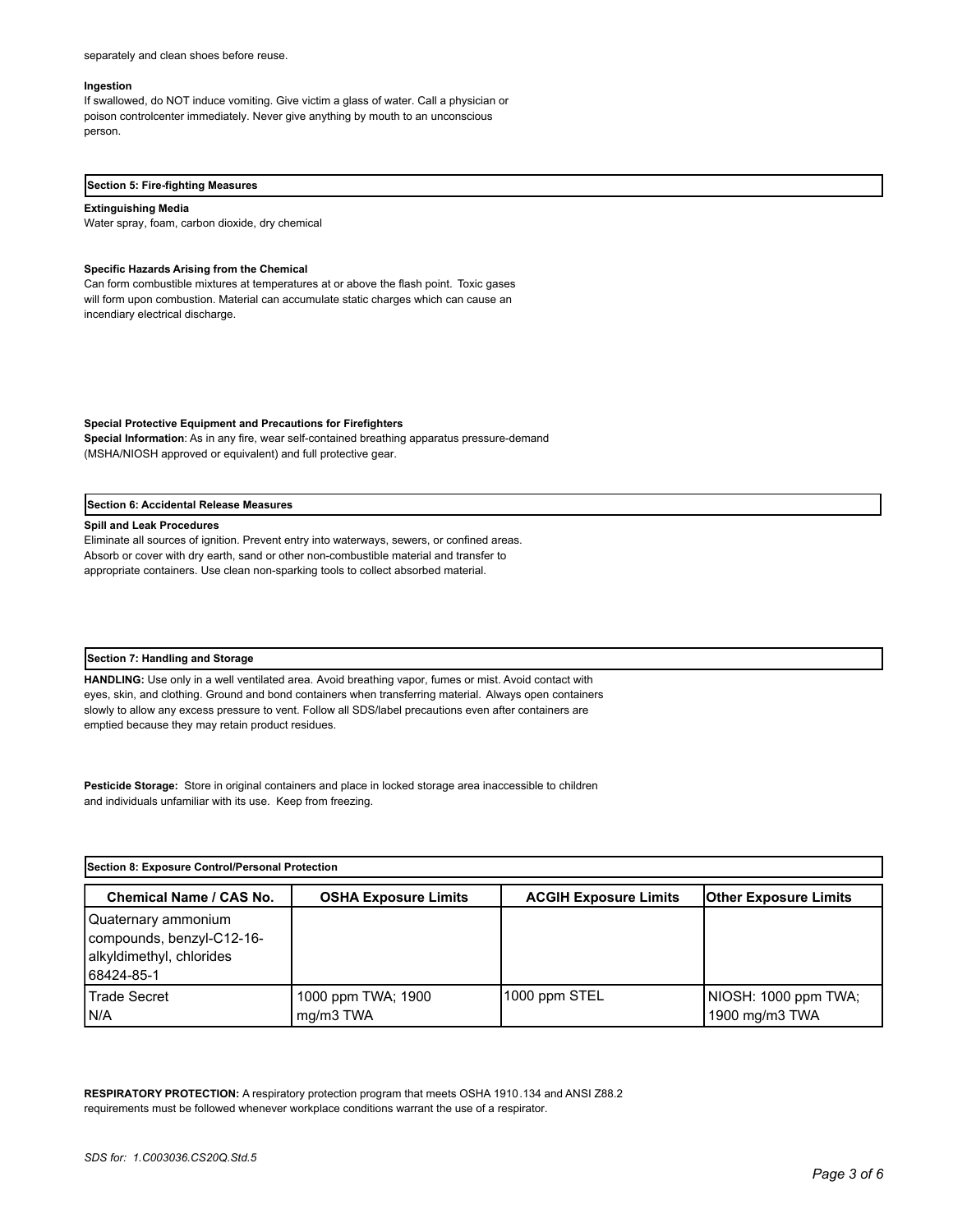**SKIN PROTECTION:** Wear impervious protective gloves. Wear protective gear as needed - apron, suit, boots.

**EYE PROTECTION:** Wear safety glasses with side shields (or goggles) and a face shield.

**OTHER PROTECTIVE EQUIPMENT**: Facilities storing or utilizing this material should be equipped with an eyewash facility and a safety shower.

**HYGENIC PRACTICES:** Do not eat, drink, or smoke in areas where this material is used. Avoid breathing vapors. Remove contaminated clothing and wash before reuse. Wash thoroughly after handling. Wash hands before eating.

#### **Section 9: Physical and Chemical Properties**

**Vapor Pressure:** ~ 44mm Hg @ 68°F **Department Constrainer Constrainer** Odor threshold: Unknown **Evaporation rate:** Unknown **Flammability:** Unknown **Explosive Limits:** Unknown **Specific Gravity** 0.965 **Autoignition temperature:** Unknown **Decomposition temperature: Unknown** 

**Appearance:** Clear blue liquid **Clear in the Clear of Clear of Clear of Clear in the Clear of Clear of Clear in the Clear of Clear of Clear in the Clear of Clear of Clear in the Clear of Clear in the Clear of Clear of Cle Vapor Density:** Unknown **pH:** 6 - 8 (10% solution) **Density:** Unknown **Melting point:** Unknown **Freezing point:** Unknown **Solubility:** Complete **Boiling range:** Unknown **Flash point: Unknown Viscosity:** Unknown **Grams VOC less water:** Unknown

**Section 10: Stability and Reactivity** 

### **Chemical Stability: STABLE**

**Incompatible Materials** 

Strong oxidizing agents. Avoid contact with reducing agents. **Conditions to Avoid** Keep away from excessive heat and incompatible materials. Avoid freezing. **Hazardous Decomposition Products** Carbon monoxide, carbon dioxide, and toxic hydrogen chloride vapors.

**Hazardous Polymerization**

Hazardous polymerization will not occur.

#### **Section 11: Toxicology Information**

#### **Mixture Toxicity**

Inhalation Toxicity LC50: 2,494mg/L

**Routes of Entry:** Inhalation Ingestion Skin contact Eye contact

# **Blood Eyes Liver Central Nervous System Reproductive System Skin Respiratory System**

**Effects of Overexposure**

**Emergency Overview** Corrosive to eyes and skin. Harmful if swallowed. Inhalation may cause damage to the upper respiratory tract.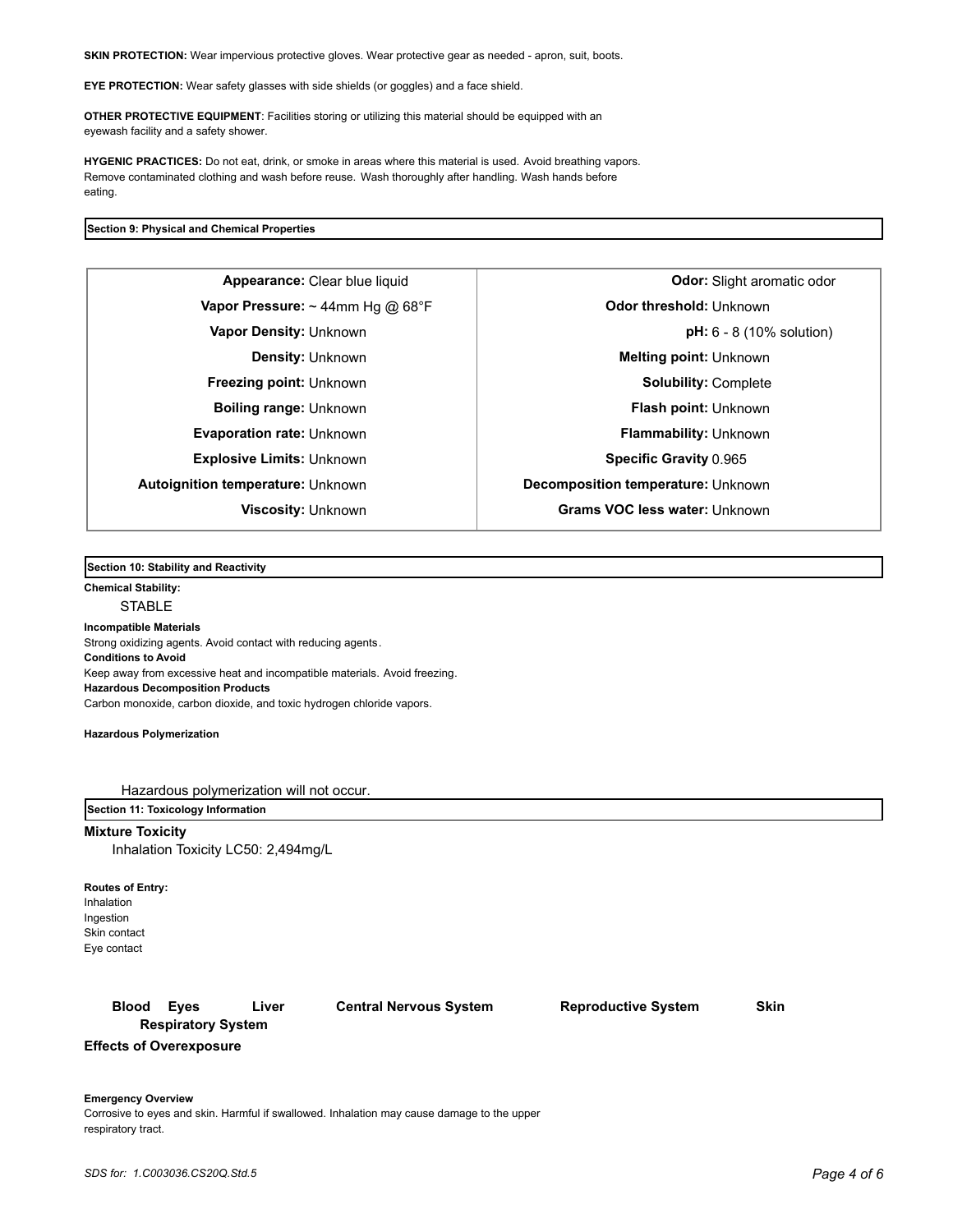#### **Acute Health Effects**

This product is severely irritating to the eyes and may cause irreversible damage including burns and blindness. Corrosive to the skin. This product may produce corrosive damage to the gastrointestinal tract if it is swallowed. Inhalation of mists of this product may cause severe irritation and burns to the respiratory tract.

| <b>CAS Number</b><br>$64 - 17 - 5$  | Description<br><b>Trade Secret</b>                                                                            | % Weight<br>1 to 5%                                                      | <b>Carcinogen Rating</b><br>Trade Secret: IARC: Human<br>carcinogen |  |  |
|-------------------------------------|---------------------------------------------------------------------------------------------------------------|--------------------------------------------------------------------------|---------------------------------------------------------------------|--|--|
|                                     |                                                                                                               |                                                                          | OSHA: listed                                                        |  |  |
| Section 12: Ecological Information  |                                                                                                               |                                                                          |                                                                     |  |  |
| <b>Component Ecotoxicity</b>        |                                                                                                               |                                                                          |                                                                     |  |  |
| <b>Trade Secret</b>                 |                                                                                                               | 96 Hr LC50 Oncorhynchus mykiss: 12.0 - 16.0 mL/L [static]; 96 Hr LC50    |                                                                     |  |  |
|                                     | Pimephales promelas: >100 mg/L [static]; 96 Hr LC50 Pimephales promelas:<br>13400 - 15100 mg/L [flow-through] |                                                                          |                                                                     |  |  |
|                                     | mg/L [Static]                                                                                                 | 48 Hr LC50 Daphnia magna: 9268 - 14221 mg/L; 48 Hr EC50 Daphnia magna: 2 |                                                                     |  |  |
| Section 13: Disposal Considerations |                                                                                                               |                                                                          |                                                                     |  |  |

**Pesticide Disposal:** Pesticide wastes may be hazardous. Improper disposal of excess pesticide, spray mixture or rinsate is a violation of Federal Law. If these wastes cannot be disposed of by use according to label instructions, contact your State Pesticide or Environmental Control Agency, or the Hazardous Waste Representative at the nearest EPA Regional Office for guidance.

**Container Disposal:** Nonrefillable container. Do not reuse or refill this container. Offer for recycling, if available. Triple rinse (or equivalent) promptly after emptying.

| Section 14: Transportation Informations |  |  |  |
|-----------------------------------------|--|--|--|
| UN Code: UN2920                         |  |  |  |
| Ammonium Compound, ethanol)             |  |  |  |

**Proper Shipping Name: Corrosive Liquid, flammable N.O.S.(Quatemary** 

# **Hazard Class: 8, (3) Package Group: II**

**Section 15: Regulatory Information**

# EPA Reg. No. 57787-7

**FIFRA information:**

This chemical is a pesticide product registered by the Environmental Protection Agency and is subject to certain labeling requirements under federal pesticide law. These requirements differ from the classification criteria and hazard information required for safety data sheets, and for workplace labels of non-pesticide chemicals. Following is the hazard information as required on the pesticide label:

# **DANGER**

**Corrosive.** Causes irreversible eye damage and skin burns. Do not get in eyes, on skin, or on clothing. Harmful if swallowed. This product is toxic to fish and aquatic organisms

# **Country Country Regulation Regulation Regulation All Components Listed**